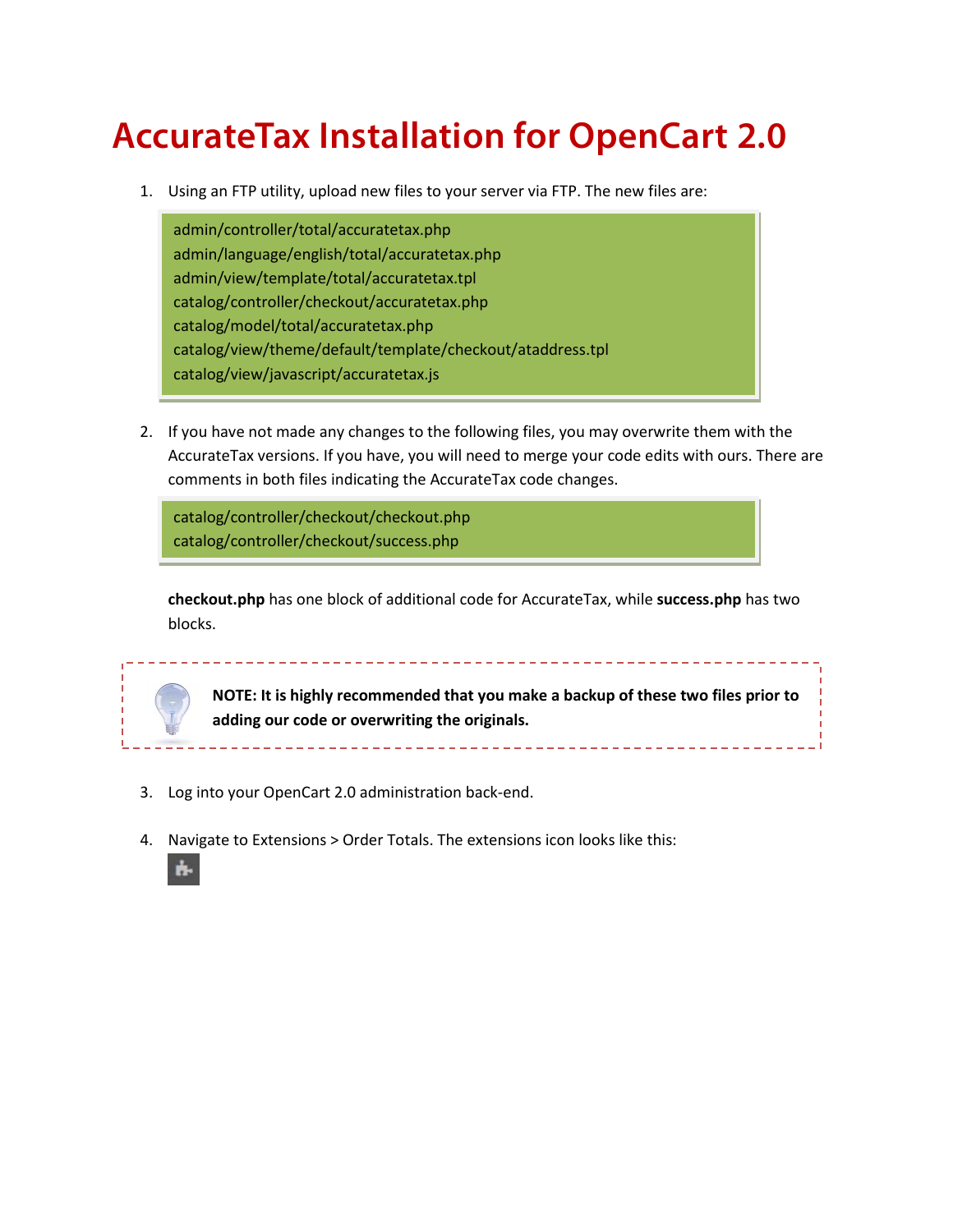5. Click the Install button (green button with a "+" icon) next to AccurateTax

| 津                          | opencart                           |              |                | O <sub>A</sub> | $\circledcirc$ | Logout <sup>®</sup>   |  |  |  |
|----------------------------|------------------------------------|--------------|----------------|----------------|----------------|-----------------------|--|--|--|
| $\circledast$<br>$\bullet$ | Order Totals Home / Order Totals   |              |                |                |                |                       |  |  |  |
| $\dot{h}$                  | Success: You have modified totals! |              |                |                |                |                       |  |  |  |
| $\Box$<br>Ħ                | ■ Order Total List                 |              |                |                |                |                       |  |  |  |
| $\Delta$                   | <b>Order Totals</b>                | Status       | Sort Order     |                |                | <b>Install</b> Action |  |  |  |
| $\leq$                     | AccurateTax                        | Disabled     |                |                | o              |                       |  |  |  |
| $\bullet$                  | Coupon                             | Enabled      | 4              |                |                | $\bullet$ /           |  |  |  |
| $h$                        | Store Credit                       | Enabled      | $\overline{7}$ |                | $\bullet$      |                       |  |  |  |
|                            | Floor Alberta France               | Distributed: |                |                |                |                       |  |  |  |

- 6. Click the Edit button (blue button with a pencil icon) next to AccurateTax
- 7. Make the following edits on the next screen:
	- a. Change the Status dropdown to Enabled
	- b. Change the Sort Order to 1 (may be adjusted as needed)
	- c. Enter your License Key
	- d. Enter your Checksum
	- e. Choose whether to scrub all addresses, or only addresses in taxable states
	- f. Enter your service URL. The default value is: <https://enterprise.accuratetax.com/service.php>

| 津                            | opencart                                      |                                                     | п. | $\bigoplus$ | Logout <sup>(+</sup> |
|------------------------------|-----------------------------------------------|-----------------------------------------------------|----|-------------|----------------------|
| $\circledast$<br>$\bullet$   | AccurateTax Home / Order Totals / AccurateTax |                                                     |    |             | 日                    |
| $\dot{\mathbf{n}}$           | Edit AccurateTax Settings                     |                                                     |    |             |                      |
| $\Box$<br>谓                  | Status:                                       | Enabled                                             |    |             | 7                    |
| $\Delta$<br>$\mathbf{x}_i^o$ | Sort Order:                                   | $\mathcal{I}$                                       |    |             | 回                    |
| $\bullet$                    | License Key:                                  | NETBLAZON-ATENT-0000000000000                       |    |             |                      |
| $ $ did                      | Checksum Value:                               | $-0000000000$                                       |    |             |                      |
|                              | Only scrub taxable<br>addresses:              | No, scrub all addresses (increases your call usage) |    |             | v                    |
|                              | Service URL:                                  | https://enterprise.accuratetax.com/service.php      |    |             |                      |

8. Click the Save button (blue button in the upper right with a floppy disk icon)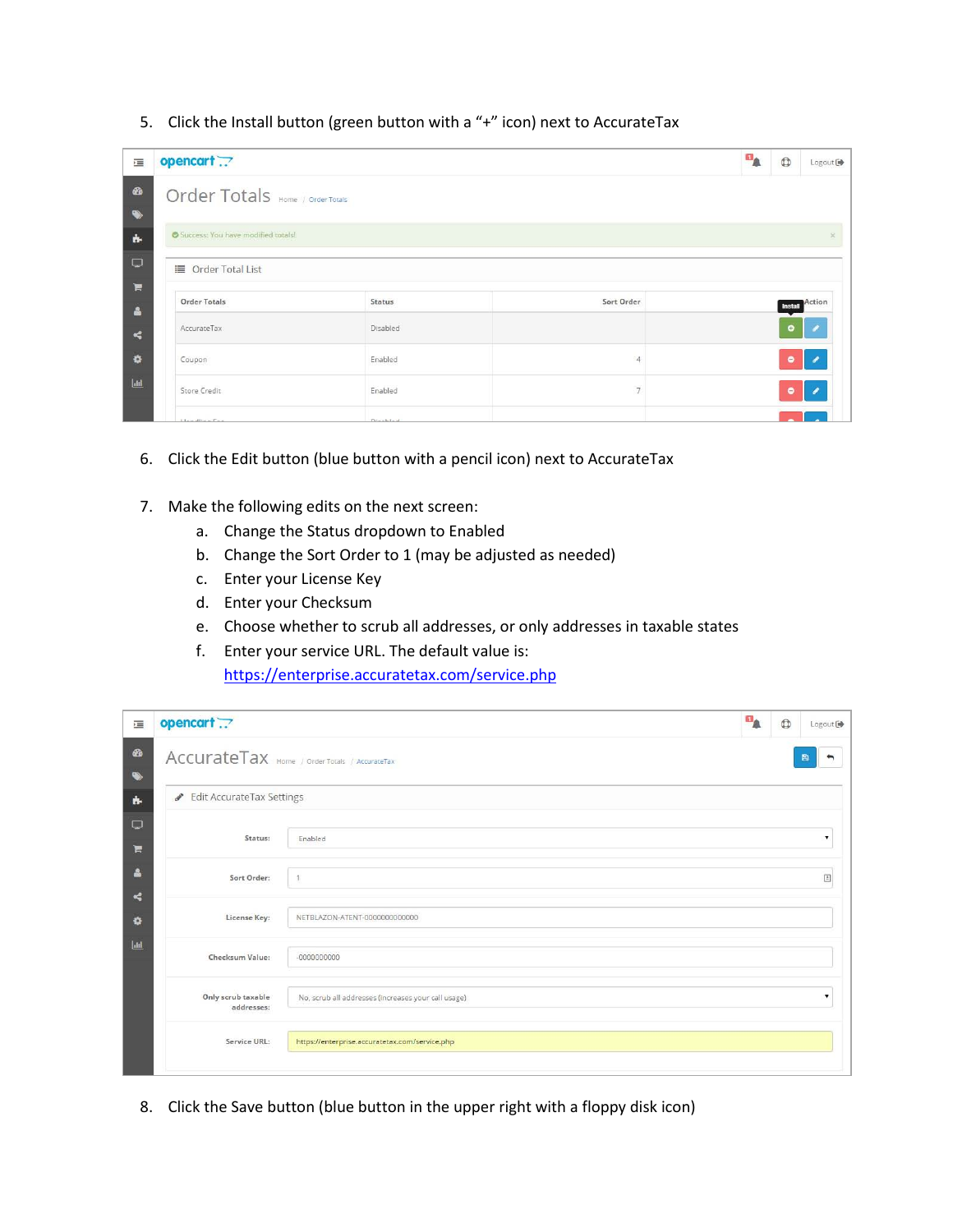- 9. You should be returned to the Extensions > Order Totals screen. From here, click the Edit button next to Taxes.
- 10. Change the dropdown for Status to Disabled, and click the Save button.
- 11. Navigate to System > Localisation > Geo Zones. The System icon looks like this:



- 12. Here you will need to create a zone for each state where you wish to charge sales tax, as follows:
	- a. Click the Add button (blue button with "+" icon in the upper right)
	- b. Enter a Geo Zone Name and Description. For example, you may wish to enter: Geo Zone Name: Florida-US Description: Florida, United States
	- c. In the section below the name and description, you need to configure the zone. To do so, click the Add button in this section (blue button with "+" icon).
	- d. Choose United States from the Country dropdown, and from the Zone dropdown, choose the applicable state.
	- e. Click the Save button in the upper right corner (blue button with floppy disk icon)
	- f. Repeat steps a-e for any other states where you need to charge sales tax.

| 津                           | opencart                                |         | $\mathbf{u}_\mathbf{A}$ | $\circledcirc$<br>Save | Logout <sup>(+</sup> |
|-----------------------------|-----------------------------------------|---------|-------------------------|------------------------|----------------------|
| $\bullet$                   | Geo Zones Home / Geo Zones              |         |                         | 日                      | ∽                    |
| $\bullet$<br>$\frac{1}{10}$ | Add Geo Zone                            |         |                         |                        |                      |
| $\Box$<br>$\blacksquare$    | * Geo Zone Name<br>Florida-US           |         |                         |                        |                      |
| $\Delta$                    | * Description<br>Florida, United States |         |                         |                        |                      |
| $\prec$<br>¢                | Country                                 | Zone    |                         |                        |                      |
| $\underline{\text{Lid}}$    | United States<br>$\mathbf{v}$           | Florida | $\mathbf{v}$            | $\bullet$              |                      |
|                             |                                         |         |                         | $\bullet$              |                      |
|                             |                                         |         |                         |                        |                      |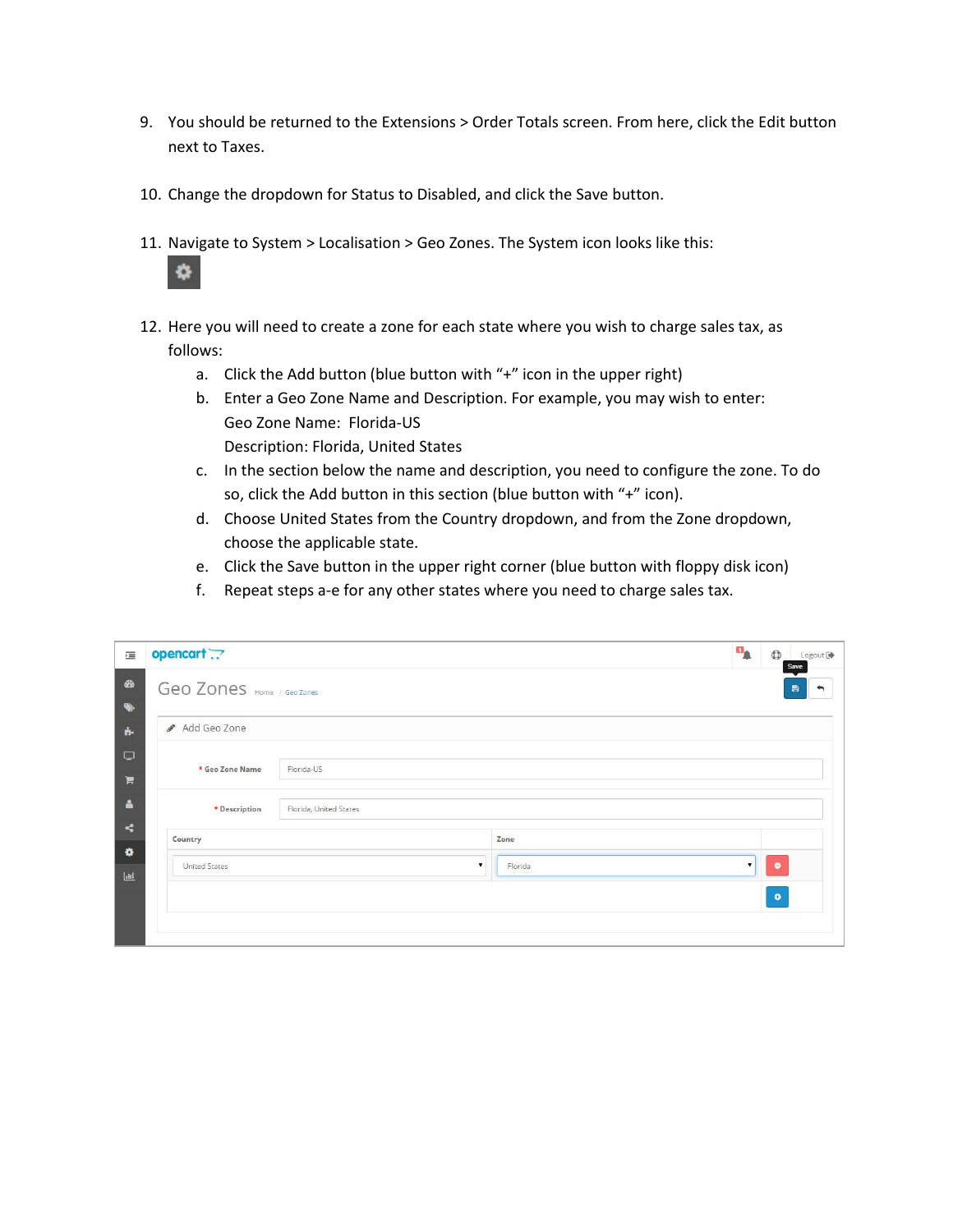- 13. Navigate to System > Localisation > Taxes > Tax Rates. Here you will need to create one entry for each state where you wish to charge sales tax, as follows:
	- a. Click the Add button (blue button with "+" icon in the upper right)
	- b. Enter the following values:
		- i. Tax Name a descriptive name that will display in the shopping cart when the tax is applied. For example, you could enter "Florida Sales Tax".
		- ii. Tax Rate enter a fallback rate for your state. This will only be used if a shopper enters an address that cannot be scrubbed or located.
		- iii. Type leave as Percentage
		- iv. Customer Group usually this applies to Default
		- v. Geo Zone select the Geo Zone you created for this state in step 11
	- c. Click the Save button in the upper right corner (blue button with floppy disk icon)

| $\overline{\phantom{a}}$ | opencart                   |                   | $\mathbf{p}$ | $\bullet$ | Logout <sup>(+</sup> |  |  |
|--------------------------|----------------------------|-------------------|--------------|-----------|----------------------|--|--|
| $\circledR$              | Tax Rates Home / Tax Rates |                   |              |           | 日                    |  |  |
| $\bullet$                |                            |                   |              |           |                      |  |  |
| $\dot{\mathbf{h}}$       | Add Tax Rate               |                   |              |           |                      |  |  |
| $\Box$                   |                            |                   |              |           |                      |  |  |
| $\blacksquare$           | * Tax Name                 | Florida Sales Tax |              |           |                      |  |  |
| $\Delta$                 | * Tax Rate                 | $6\phantom{.}6$   |              |           |                      |  |  |
| $\mathbf{r}_\mathrm{e}$  |                            |                   |              |           |                      |  |  |
| $\bullet$                | Type                       | Percentage        |              |           | $\pmb{\mathrm{v}}$   |  |  |
| $ $ alıl                 | <b>Customer Group</b>      | $\nu$ Default     |              |           |                      |  |  |
|                          | Geo Zone                   | Florida-US        |              |           | $\mathbf{v}$         |  |  |
|                          |                            |                   |              |           |                      |  |  |